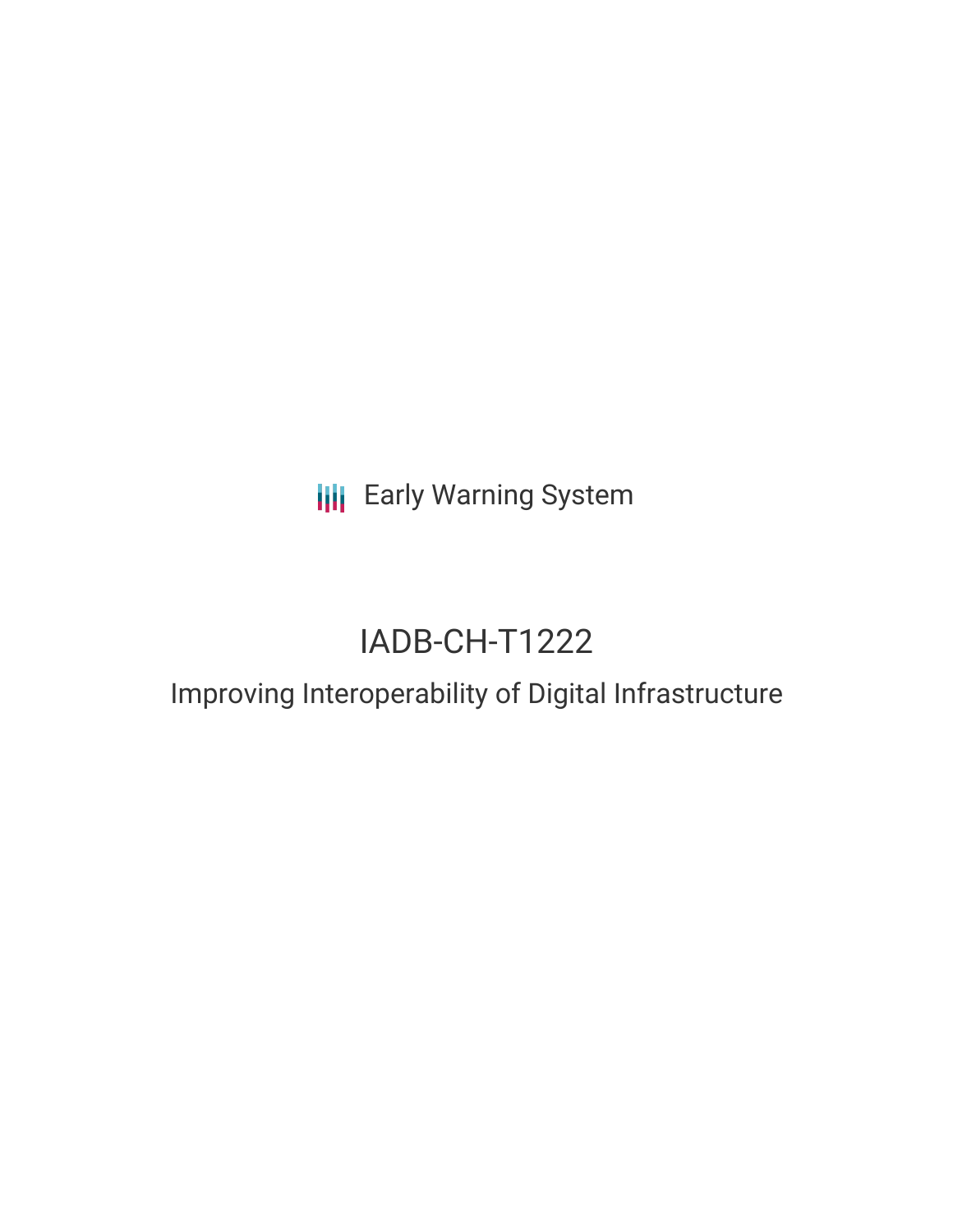

### **Quick Facts**

| <b>Countries</b>              | Chile                                  |
|-------------------------------|----------------------------------------|
| <b>Financial Institutions</b> | Inter-American Development Bank (IADB) |
| <b>Status</b>                 | Approved                               |
| <b>Bank Risk Rating</b>       | C                                      |
| <b>Voting Date</b>            | 2019-11-21                             |
| <b>Borrower</b>               | Government of Chile                    |
| <b>Sectors</b>                | <b>Technical Cooperation</b>           |
| <b>Investment Type(s)</b>     | Grant                                  |
| <b>Project Cost (USD)</b>     | \$0.70 million                         |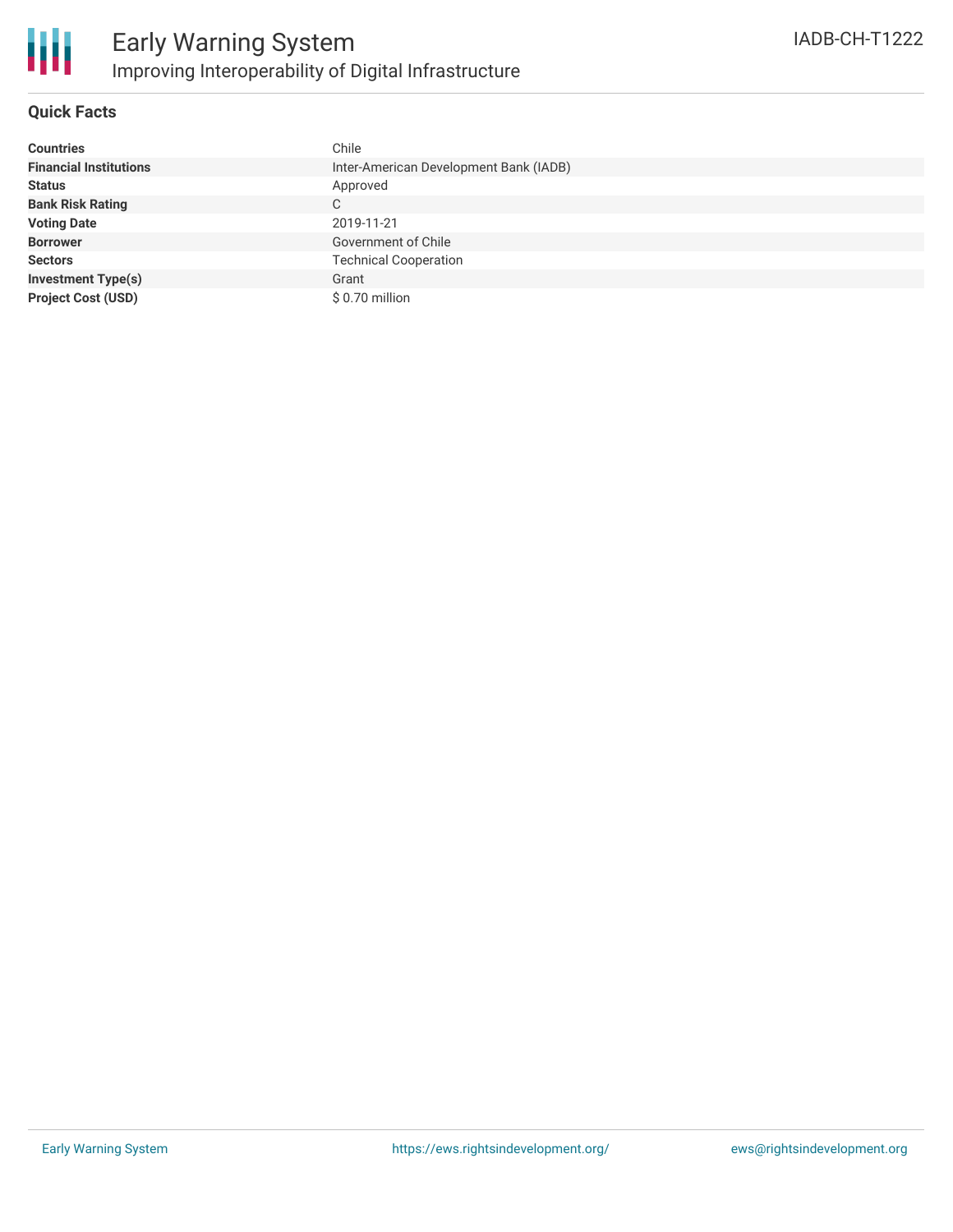

### **Project Description**

The general objective of this Technical Cooperation (TC) is to conduct feasibility studies to support future investment in the deployment of new fiber-optic rings in the case of Chile. Particularly, these feasibility studies aim to explore market (including demography), forecast demand, identify the best cable routes, design the network, prepare its specifications and develop the technical, financial, and managerial studies of the network. In addition, this TC will suggest possible application areas, which will make the full use of developed infrastructure, which respective countries might want to focus on by studying the experience of Korean organizations.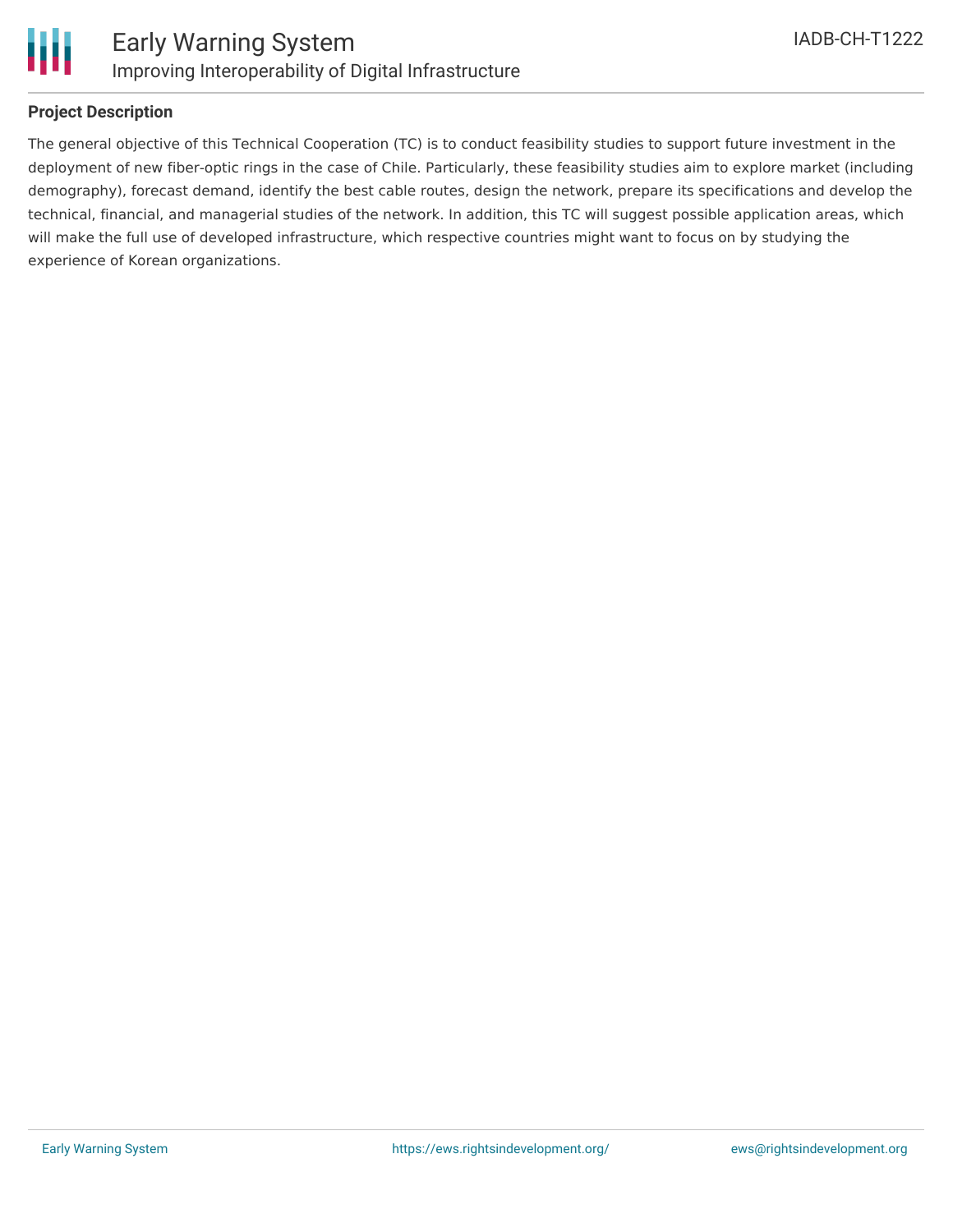

### Early Warning System Improving Interoperability of Digital Infrastructure

### **Investment Description**

• Inter-American Development Bank (IADB)